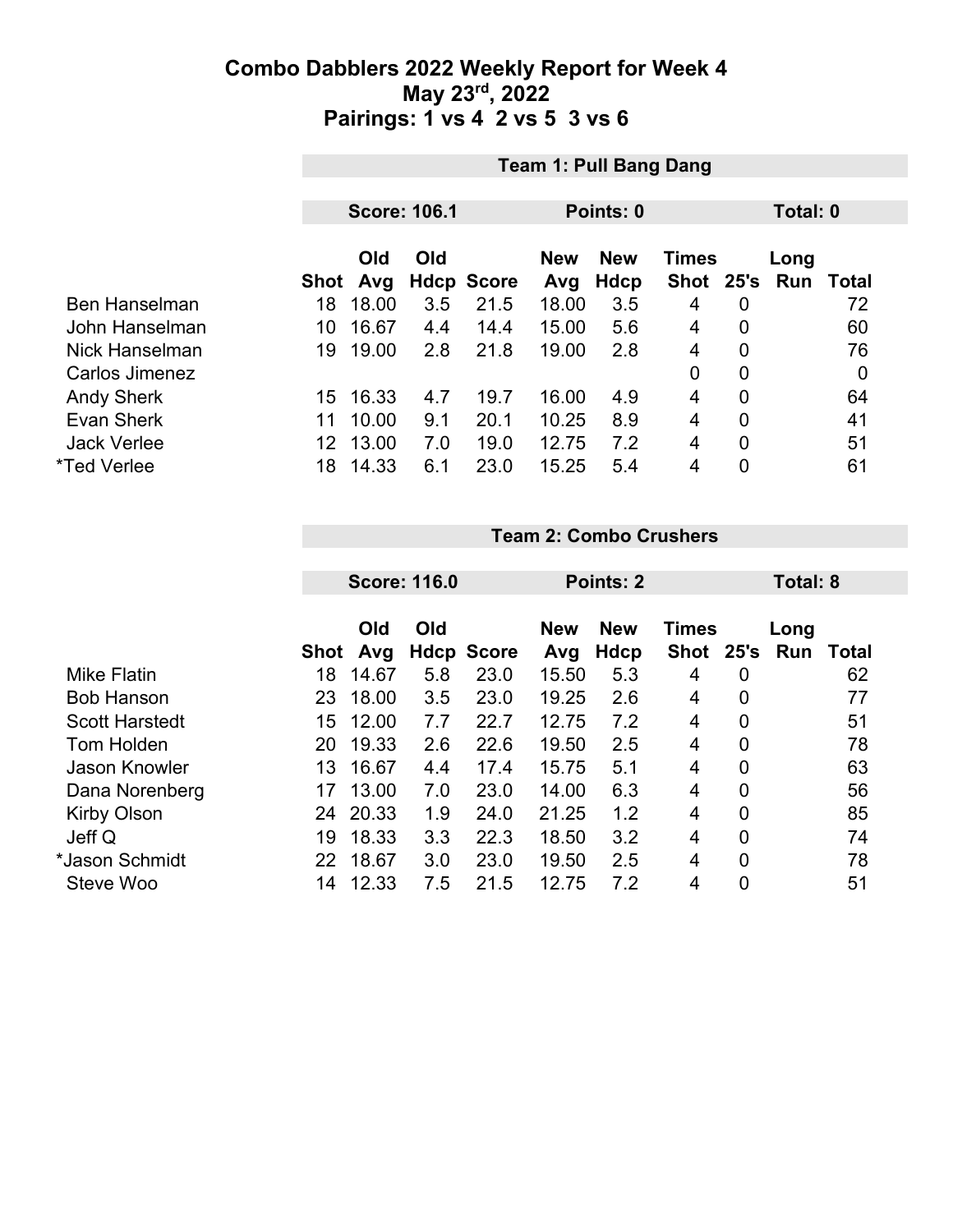|                        | <b>Team 3: Rebel Electric</b> |                     |     |                   |            |                  |              |                |      |       |
|------------------------|-------------------------------|---------------------|-----|-------------------|------------|------------------|--------------|----------------|------|-------|
|                        |                               |                     |     |                   |            | <b>Points: 2</b> | Total: 6     |                |      |       |
|                        |                               | <b>Score: 115.0</b> |     |                   |            |                  |              |                |      |       |
|                        |                               | Old                 | Old |                   | <b>New</b> | <b>New</b>       | <b>Times</b> |                | Long |       |
|                        | Shot                          | Avg                 |     | <b>Hdcp Score</b> | Avg        | <b>Hdcp</b>      | <b>Shot</b>  | 25's           | Run  | Total |
| Pete Janoski           | 20                            | 18.67               | 3.0 | 23.0              | 19.00      | 2.8              | 4            | 0              |      | 76    |
| Dan Loney              | 21                            | 21.33               | 1.2 | 22.2              | 21.25      | 1.2              | 4            | 0              |      | 85    |
| <b>John Maki</b>       | 13                            | 14.67               | 5.8 | 18.8              | 14.25      | 6.1              | 4            | 0              |      | 57    |
| <b>Jay Scott</b>       | 21                            | 19.33               | 2.6 | 23.0              | 19.75      | 2.3              | 4            | $\mathbf 0$    |      | 79    |
| John Steffens          |                               | 22 21.00            | 1.4 | 23.0              | 21.25      | 1.2              | 4            | 0              |      | 85    |
| <b>Ryan Steffens</b>   | 14                            | 18.67               | 3.0 | 17.0              | 17.50      | 3.9              | 4            | $\overline{0}$ |      | 70    |
| <b>Jeff Stifter</b>    | 11                            | 13.33               | 6.8 | 17.8              | 12.75      | 7.2              | 4            | 0              |      | 51    |
| *Kirk Stifter          | 21                            | 18.00               | 3.5 | 23.0              | 18.75      | 3.0              | 4            | $\overline{0}$ |      | 75    |
| <b>Andy Yannerally</b> | 20                            | 15.33               | 5.4 | 23.0              | 16.50      | 4.6              | 4            | 0              |      | 66    |

|                         |      | <b>Score: 118.0</b> |     |                   | Points: 2         |                    |                      |                | <b>Total: 4</b>  |       |
|-------------------------|------|---------------------|-----|-------------------|-------------------|--------------------|----------------------|----------------|------------------|-------|
|                         | Shot | Old<br>Avg          | Old | <b>Hdcp Score</b> | <b>New</b><br>Avg | <b>New</b><br>Hdcp | <b>Times</b><br>Shot |                | Long<br>25's Run | Total |
| <b>Carl Carl</b>        | 19   | 18.33               | 3.3 | 22.3              | 18.50             | 3.2                | 4                    | 0              |                  | 74    |
| Craig Craig             | 20   | 15.00               | 5.6 | 23.0              | 16.25             | 4.7                | 4                    | 0              |                  | 65    |
| <b>Kenny Huntington</b> | 22   | 17.00               | 4.2 | 23.0              | 18.25             | 3.3                | 4                    | $\overline{0}$ |                  | 73    |
| Kyle Kyle               | 13   | 14.33               | 6.1 | 19.1              | 14.00             | 6.3                | 4                    | 0              |                  | 56    |
| Tim Lanigan             | 25   | 19.33               | 2.6 | 25.0              | 20.75             | 1.6                | 4                    | 1              | 25               | 83    |
| *Mike Lanigun           | 22   | 19.33               | 2.6 | 23.0              | 20.00             | 2.1                | 4                    | $\mathbf 0$    |                  | 80    |
| <b>Matt Matt</b>        | 19   | 18.67               | 3.0 | 22.0              | 18.75             | 3.0                | 4                    | $\mathbf 0$    |                  | 75    |
| <b>Mike Mike</b>        | 16   | 14.67               | 5.8 | 21.8              | 15.00             | 5.6                | 4                    | $\overline{0}$ |                  | 60    |
| <b>Tommy Neary</b>      | 19   | 15.33               | 5.4 | 23.0              | 16.25             | 4.7                | 4                    | $\mathbf 0$    |                  | 65    |
| <b>Scott Scott</b>      | 24   | 16.33               | 4.7 | 24.0              | 18.25             | 3.3                | 4                    | $\mathbf 0$    |                  | 73    |

**Team 4: Lani Guns**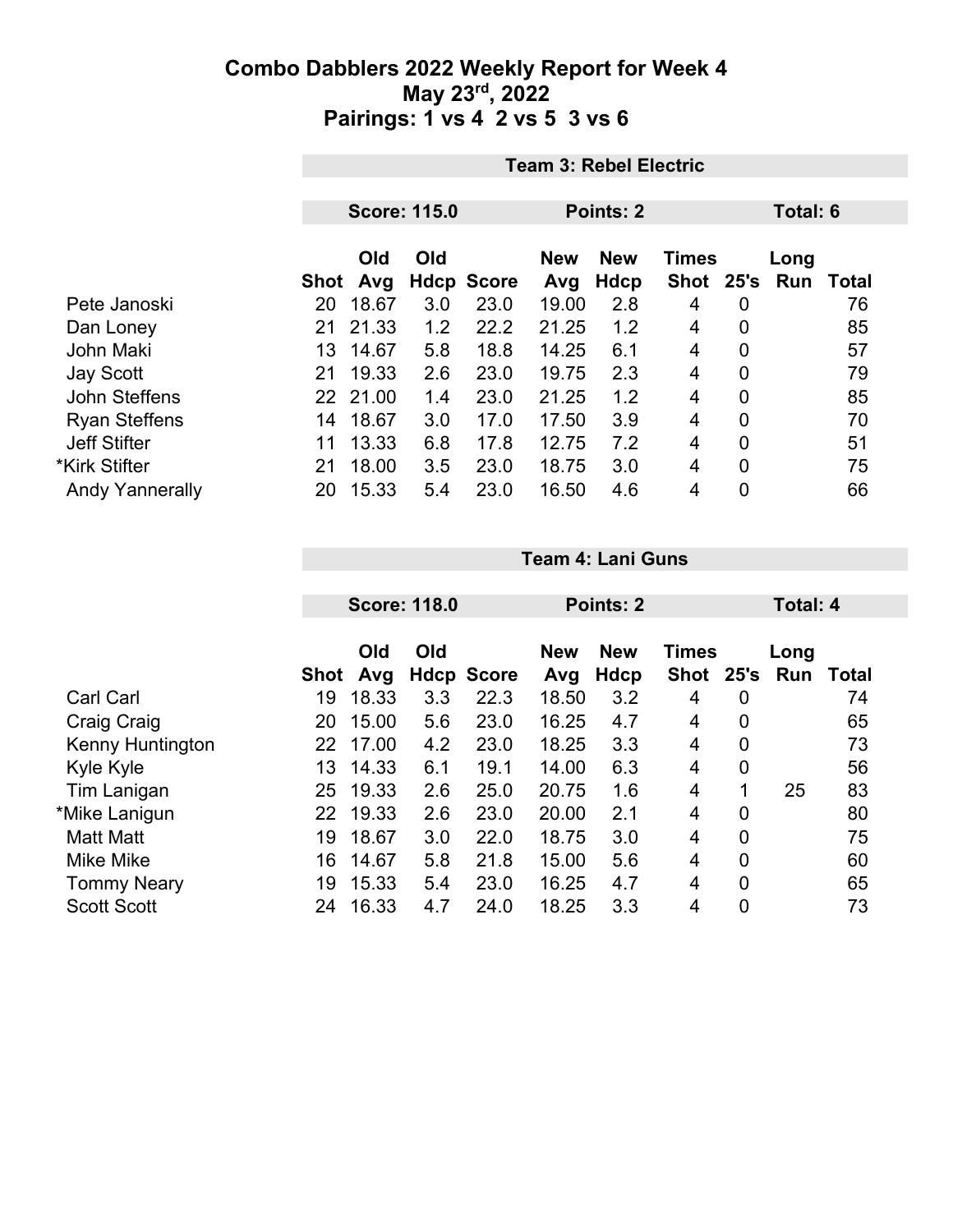|                      |      | <b>Team 5: Armed and Fabulous</b> |                     |                   |                   |                           |                           |                |             |              |  |
|----------------------|------|-----------------------------------|---------------------|-------------------|-------------------|---------------------------|---------------------------|----------------|-------------|--------------|--|
|                      |      |                                   |                     |                   |                   |                           |                           |                |             |              |  |
|                      |      |                                   | <b>Score: 104.2</b> |                   |                   | Points: 0                 |                           |                |             | Total: 4     |  |
|                      | Shot | Old<br>Avg                        | Old                 | <b>Hdcp Score</b> | <b>New</b><br>Avg | <b>New</b><br><b>Hdcp</b> | <b>Times</b><br>Shot 25's |                | Long<br>Run | <b>Total</b> |  |
| Aj Aj                | 16   | 20.00                             | 2.1                 | 18.1              | 19.00             | 2.8                       | 4                         | 0              |             | 76           |  |
| Dan D                | 11   | 16.00                             | 4.9                 | 15.9              | 14.75             | 5.8                       | 4                         | $\overline{0}$ |             | 59           |  |
| Ryan F               | 10   | 17.33                             | 4.0                 | 14.0              | 15.50             | 5.3                       | 4                         | 0              |             | 62           |  |
| Randy G              | 8    | 8.33                              | 10.3                | 18.3              | 8.25              | 10.3                      | 4                         | 0              |             | 33           |  |
| *Cord H              | 8    | 18.00                             | 3.5                 | 11.5              | 15.50             | 5.3                       | $\overline{4}$            | $\overline{0}$ |             | 62           |  |
| Don H                | 20   | 20.00                             | 2.1                 | 22.1              | 20.00             | 2.1                       | 4                         | 0              |             | 80           |  |
| Dylan M              | 19   | 16.67                             | 4.4                 | 23.0              | 17.25             | 4.0                       | 4                         | 0              |             | 69           |  |
| <b>Stacy Stacy</b>   | 12   | 7.67                              | 10.7                | 22.7              | 8.75              | 10.0                      | 4                         | $\overline{0}$ |             | 35           |  |
| James W              | 11   | 15.67                             | 5.1                 | 16.1              | 14.50             | 6.0                       | 4                         | 0              |             | 58           |  |
| <b>Cilhan Yilmaz</b> |      | 9.00                              | 9.8                 | 16.8              | 8.50              | 10.2                      | 4                         | 0              |             | 34           |  |

|                    |      |            | <b>Score: 111.7</b> |                   | Points: 0         |                    |                           |             | Total: 2    |       |  |
|--------------------|------|------------|---------------------|-------------------|-------------------|--------------------|---------------------------|-------------|-------------|-------|--|
|                    | Shot | Old<br>Avg | Old                 | <b>Hdcp Score</b> | <b>New</b><br>Avg | <b>New</b><br>Hdcp | <b>Times</b><br>Shot 25's |             | Long<br>Run | Total |  |
| Craig Benson       | 15   | 17.33      | 4.0                 | 19.0              | 16.75             | 4.4                | 4                         | 0           |             | 67    |  |
| David David        | 15   | 10.33      | 8.9                 | 23.0              | 11.50             | 8.1                | 4                         | 0           |             | 46    |  |
| <b>Rod Duvniak</b> | 21   | 15.67      | 5.1                 | 23.0              | 17.00             | 4.2                | 4                         | $\mathbf 0$ |             | 68    |  |
| Cory Frasl         | 9    | 16.33      | 4.7                 | 13.7              | 14.50             | 6.0                | 4                         | 0           |             | 58    |  |
| <b>Gary Gary</b>   | 16   | 13.00      | 7.0                 | 23.0              | 13.75             | 6.5                | 4                         | 0           |             | 55    |  |
| <b>Bob McLean</b>  | 21   | 20.67      | 1.6                 | 22.6              | 20.75             | 1.6                | 4                         | 0           |             | 83    |  |
| Mike Mike          | 11   | 10.00      | 9.1                 | 20.1              | 10.25             | 8.9                | 4                         | 0           |             | 41    |  |
| Ross Phenning      | 10   | 10.00      | 9.1                 | 19.1              | 10.00             | 9.1                | 4                         | 0           |             | 40    |  |

**Team 6: Loaded Spuds**

Super Shooters: Tim Lanigan 25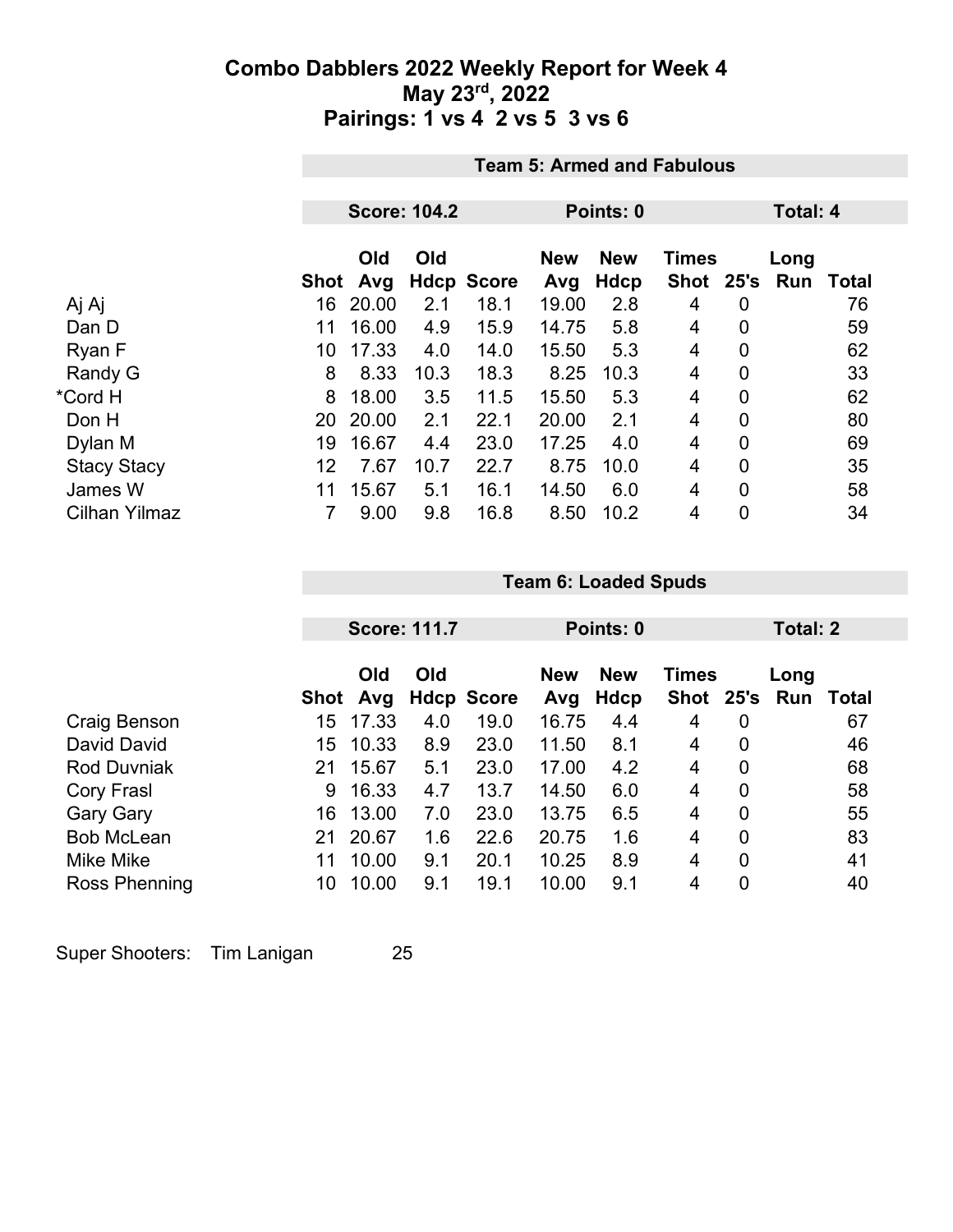# **Combo Dabblers 2022 Team Standings through week 4**

| Team 2 | <b>Combo Crushers</b>     | 8.0 |
|--------|---------------------------|-----|
| Team 3 | <b>Rebel Electric</b>     | 6.0 |
| Team 5 | <b>Armed and Fabulous</b> | 4.0 |
| Team 4 | <b>Lani Guns</b>          | 4.0 |
| Team 6 | <b>Loaded Spuds</b>       | 2.0 |
| Team 1 | <b>Pull Bang Dang</b>     | 0.0 |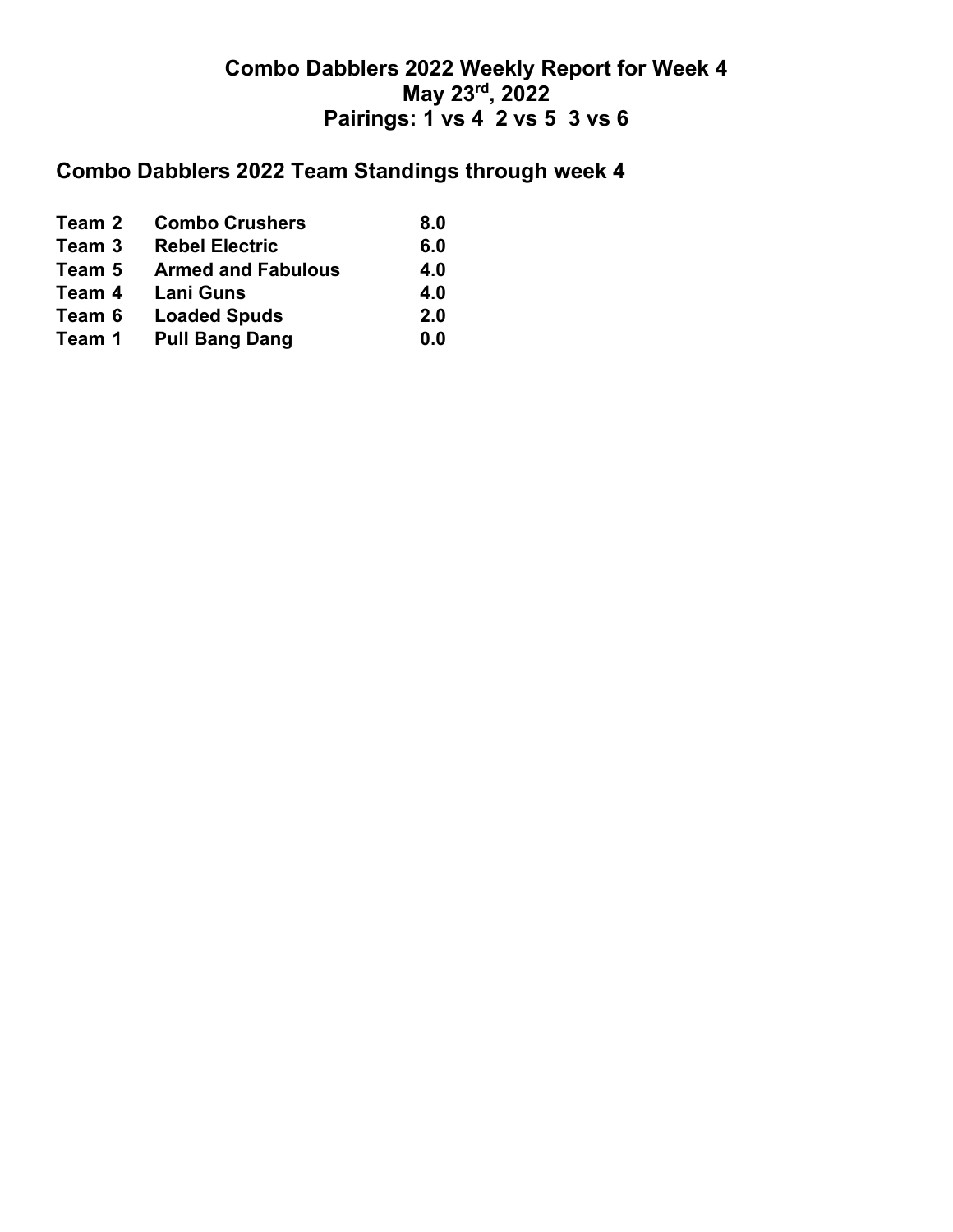## **Combo Dabblers 2022 Total Target Leaders Through Week 4**

| Shooter                | Total |       |   | Avg Rounds Straights Team |             |                           |
|------------------------|-------|-------|---|---------------------------|-------------|---------------------------|
| <b>Kirby Olson</b>     | 85    | 21.25 | 4 |                           | 0           | <b>Combo Crushers</b>     |
| Dan Loney              | 85    | 21.25 | 4 |                           | 0           | <b>Rebel Electric</b>     |
| <b>John Steffens</b>   | 85    | 21.25 | 4 |                           | 0           | <b>Rebel Electric</b>     |
| <b>Bob McLean</b>      | 83    | 20.75 | 4 |                           | 0           | <b>Loaded Spuds</b>       |
| <b>Tim Lanigan</b>     | 83    | 20.75 | 4 |                           | 1           | Lani Guns                 |
| Don H                  | 80    | 20.00 | 4 |                           | 0           | <b>Armed and Fabulous</b> |
| Mike Lanigun           | 80    | 20.00 | 4 |                           | 0           | Lani Guns                 |
| <b>Jay Scott</b>       | 79    | 19.75 | 4 |                           | 0           | <b>Rebel Electric</b>     |
| <b>Jason Schmidt</b>   | 78    | 19.50 | 4 |                           | 0           | <b>Combo Crushers</b>     |
| <b>Tom Holden</b>      | 78    | 19.50 | 4 |                           | 0           | <b>Combo Crushers</b>     |
| <b>Bob Hanson</b>      | 77    | 19.25 | 4 |                           | 0           | <b>Combo Crushers</b>     |
| Pete Janoski           | 76    | 19.00 | 4 |                           | 0           | <b>Rebel Electric</b>     |
| Aj Aj                  | 76    | 19.00 | 4 |                           | 0           | <b>Armed and Fabulous</b> |
| <b>Nick Hanselman</b>  | 76    | 19.00 | 4 |                           | 0           | <b>Pull Bang Dang</b>     |
| <b>Matt Matt</b>       | 75    | 18.75 | 4 |                           | 0           | Lani Guns                 |
| <b>Kirk Stifter</b>    | 75    | 18.75 | 4 |                           | 0           | <b>Rebel Electric</b>     |
| Jeff Q                 | 74    | 18.50 | 4 |                           | 0           | <b>Combo Crushers</b>     |
| <b>Carl Carl</b>       | 74    | 18.50 | 4 |                           | 0           | Lani Guns                 |
| Kenny Huntington       | 73    | 18.25 | 4 |                           | 0           | Lani Guns                 |
| <b>Scott Scott</b>     | 73    | 18.25 | 4 |                           | 0           | Lani Guns                 |
| <b>Ben Hanselman</b>   | 72    | 18.00 | 4 |                           | 0           | <b>Pull Bang Dang</b>     |
| <b>Ryan Steffens</b>   | 70    | 17.50 | 4 |                           | 0           | <b>Rebel Electric</b>     |
| Dylan M                | 69    | 17.25 | 4 |                           | 0           | <b>Armed and Fabulous</b> |
| <b>Rod Duvniak</b>     | 68    | 17.00 | 4 |                           | 0           | <b>Loaded Spuds</b>       |
| Craig Benson           | 67    | 16.75 | 4 |                           | 0           | <b>Loaded Spuds</b>       |
| <b>Andy Yannerally</b> | 66    | 16.50 | 4 |                           | 0           | <b>Rebel Electric</b>     |
| <b>Craig Craig</b>     | 65    | 16.25 | 4 |                           | $\mathbf 0$ | Lani Guns                 |
| <b>Tommy Neary</b>     | 65    | 16.25 | 4 |                           | 0           | Lani Guns                 |
| <b>Andy Sherk</b>      | 64    | 16.00 | 4 |                           | 0           | <b>Pull Bang Dang</b>     |
| <b>Jason Knowler</b>   | 63    | 15.75 | 4 |                           | 0           | <b>Combo Crushers</b>     |
| Cord H                 | 62    | 15.50 | 4 |                           | 0           | <b>Armed and Fabulous</b> |
| <b>Mike Flatin</b>     | 62    | 15.50 | 4 |                           | 0           | <b>Combo Crushers</b>     |
| Ryan F                 | 62    | 15.50 | 4 |                           | 0           | <b>Armed and Fabulous</b> |
| <b>Ted Verlee</b>      | 61    | 15.25 | 4 |                           | 0           | Pull Bang Dang            |
| John Hanselman         | 60    | 15.00 | 4 |                           | 0           | Pull Bang Dang            |
| <b>Mike Mike</b>       | 60    | 15.00 | 4 |                           | 0           | Lani Guns                 |
| Dan D                  | 59    | 14.75 | 4 |                           | 0           | <b>Armed and Fabulous</b> |
| James W                | 58    | 14.50 | 4 |                           | 0           | <b>Armed and Fabulous</b> |